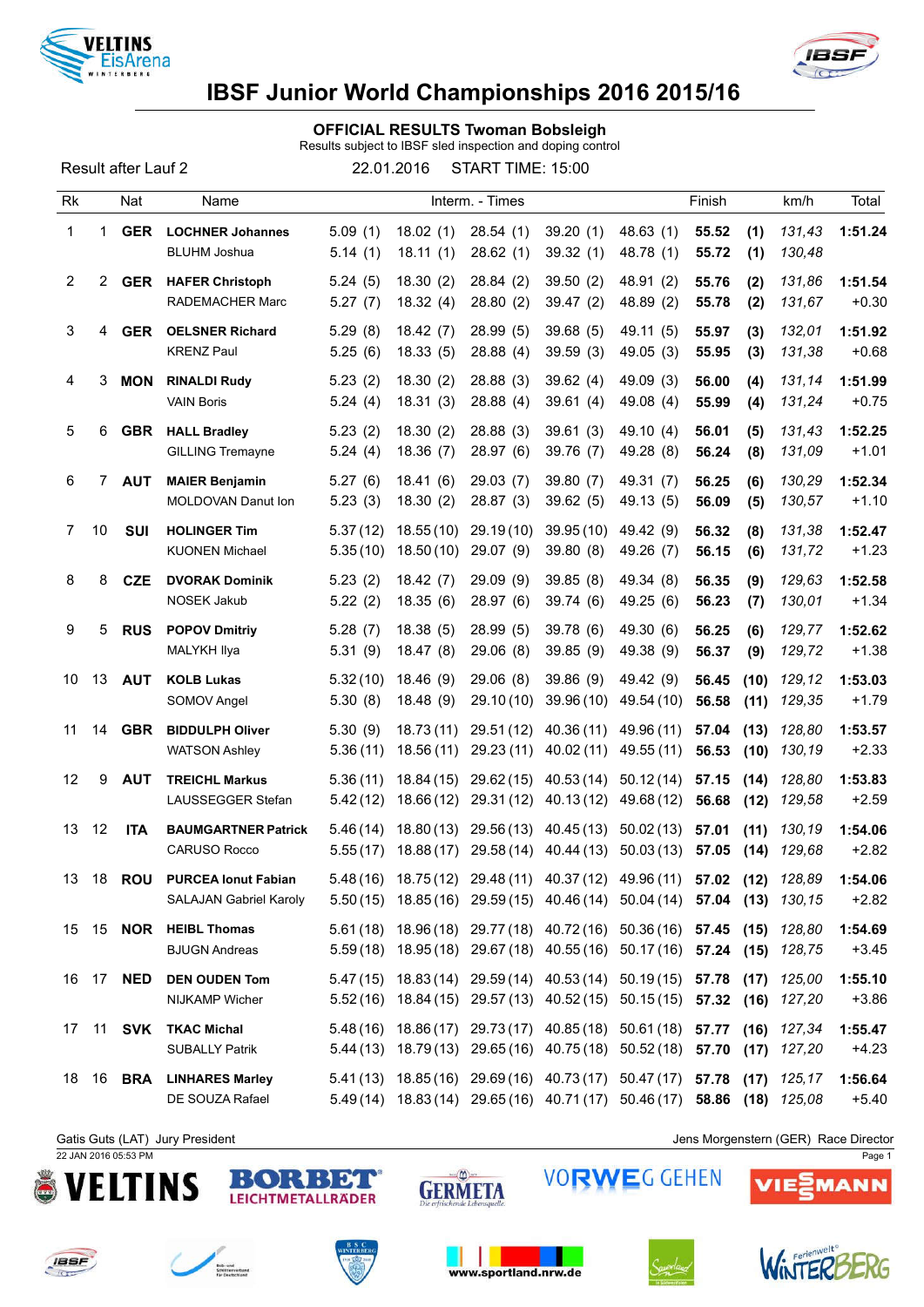



# IBSF Junior World Championships 2016 2015/16

Result after Lauf 2 22.01.2016 START TIME: 15:00

Rk Nat Name Interm. - Times Champel Prinish km/h Total

18 sleds entered 18 sleds ranked 0 sleds disqualified





















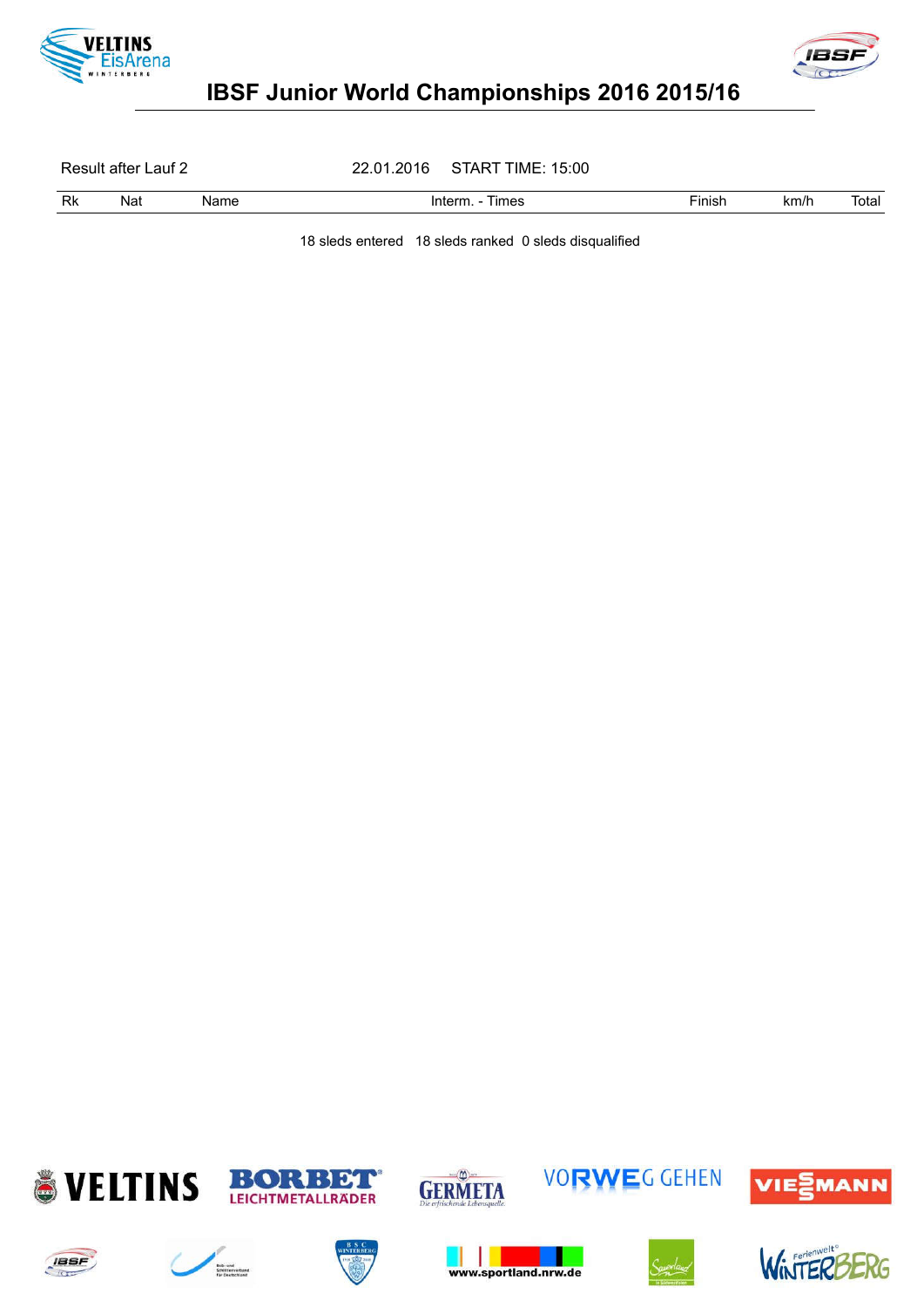



## IBSF Junior World Championships 2016 2015/16

### OFFICIAL RESULTS Women´s Bobsleigh

Results subject to IBSF sled inspection and doping control

Result after Lauf 2 22.01.2016 START TIME: 15:00

| <b>Rk</b>      |    | Nat        | Name                                                     |                      |                        | Interm. - Times                   |                        |                        | Finish                                  | km/h             | Total              |
|----------------|----|------------|----------------------------------------------------------|----------------------|------------------------|-----------------------------------|------------------------|------------------------|-----------------------------------------|------------------|--------------------|
| 1              |    | 2 GER      | <b>SCHNEIDER Stephanie</b><br><b>BUCKWITZ Lisa Marie</b> | 5.62(1)<br>5.61(1)   | 19.06(2)<br>19.00(1)   | 29.88(2)<br>29.74 (1)             | 40.83(2)<br>40.60(1)   | 50.42(1)<br>50.19(1)   | 57.40<br>(1)<br>57.18<br>(1)            | 129,31<br>129,35 | 1:54.58            |
| 2              | 6  | <b>GER</b> | <b>KALICKI Kim</b><br><b>STRACK Ann-Christin</b>         | 5.62(1)<br>5.66(2)   | 19.00(1)<br>19.08(2)   | 29.78 (1)<br>29.85(2)             | 40.72(1)<br>40.80(2)   | 50.43(2)<br>50.48(2)   | 57.55<br>(2)<br>(2)<br>57.57            | 128,15<br>128,70 | 1:55.12<br>$+0.54$ |
| 3              | 5  | <b>GER</b> | <b>DULJEVIC Sabrina</b><br><b>GERICKE Lisa-Sophie</b>    | 5.67(3)<br>5.71(3)   | 19.10(3)<br>19.13(3)   | 29.92(3)<br>29.90(3)              | 40.88(3)<br>40.86(3)   | 50.53(3)<br>50.51(3)   | 57.57<br>(3)<br>57.61<br>(3)            | 128,80<br>128,15 | 1:55.18<br>$+0.60$ |
| 4              |    | <b>GBR</b> | <b>MCNEILL Mica</b><br>KIDDLE Aleasha                    | 5.77(6)<br>5.78(5)   | 19.28(6)<br>19.29(5)   | 30.11(4)<br>30.12(5)              | 41.01(4)<br>41.07 (5)  | 50.58(4)<br>50.68(5)   | 57.57<br>(3)<br>57.67<br>(4)            | 130,19<br>129,96 | 1:55.24<br>$+0.66$ |
| 5              | 4  | <b>ROU</b> | <b>CONSTANTIN Maria Adela</b><br><b>GRECU Andreea</b>    | 5.76(5)<br>5.77(4)   | 19.25(4)<br>19.23(4)   | 30.13(5)<br>30.06(4)              | 41.14 (5)<br>41.02 (4) | 50.81(5)<br>50.65(4)   | 57.87<br>(5)<br>57.71<br>(5)            | 129,26<br>129,49 | 1:55.58<br>$+1.00$ |
| 6              | 3  | <b>AUT</b> | <b>BEIERL Katrin</b><br><b>SLEPER Karlien</b>            | 5.73(4)<br>5.78(5)   | 19.27(5)<br>19.30(6)   | 30.20(6)<br>30.15(6)              | 41.25(6)<br>41.17 (6)  | 50.96(6)<br>50.89(6)   | 58.09<br>(6)<br>58.06<br>(6)            | 128,02<br>127,29 | 1:56.15<br>$+1.57$ |
| $\overline{7}$ | 8  | <b>RUS</b> | <b>ZUBKOVA Elizaveta</b><br><b>BELOMESTNYKH Yulia</b>    | 5.77(6)<br>5.87(7)   | 19.43(7)<br>19.44(7)   | 30.44(7)<br>30.36(7)              | 41.59(7)<br>41.41 (7)  | 51.39(8)<br>51.15(7)   | 58.59<br>(8)<br>58.38<br>(7)            | 126,53<br>126,62 | 1:56.97<br>$+2.39$ |
| 8              | 7  | <b>BEL</b> | DE DECKER Lien<br><b>DEFREYNE Lies</b>                   | 5.94(9)<br>6.01(9)   | 19.59 (9)<br>19.69(9)  | 30.56(9)<br>30.62(9)              | 41.63(8)<br>41.70 (8)  | 51.34(7)<br>51.43(8)   | 58.49<br>(7)<br>58.59<br>(8)            | 127,84<br>127,79 | 1:57.08<br>$+2.50$ |
| 9              | 10 | <b>ROU</b> | <b>CONSTANTIN Ana</b><br>VILD Olivia Franciska           | 6.04(10)<br>6.09(10) | 19.69(10)<br>19.75(10) | 30.67 (10) 41.78 (9)<br>30.74(10) | 41.83(10)              | 51.56(9)<br>51.57(9)   | 58.75<br>(9)<br>(9)<br>58.78            | 127,07<br>126,93 | 1:57.53<br>$+2.95$ |
| 10             | 9  | <b>ESP</b> | <b>IGLESIAS Barbara</b><br><b>FERNANDEZ EVA</b>          | 6.45(11)<br>6.48(11) | 20.30(11)<br>20.37(11) | 31.43(11)<br>31.46(11)            | 42.66(11)<br>42.62(11) | 52.57(11)<br>52.45(11) | 59.91<br>(11)<br>59.75<br>(10)          | 125,21<br>125,74 | 1:59.66<br>$+5.08$ |
| 11             | 11 | <b>ITA</b> | <b>SCHIAVON Martina</b><br>FILIPPETTO Eleonora           | 5.89(8)<br>5.93(8)   | 19.51(8)<br>19.52(8)   | 30.52(8)<br>30.51(8)              | 41.78 (9)<br>41.70 (8) | 51.68(10)              | 59.07<br>(10)<br>51.57 (9) 1:00.64 (11) | 124,30<br>115,94 | 1:59.71<br>$+5.13$ |

11 sleds entered 11 sleds ranked 0 sleds disqualified

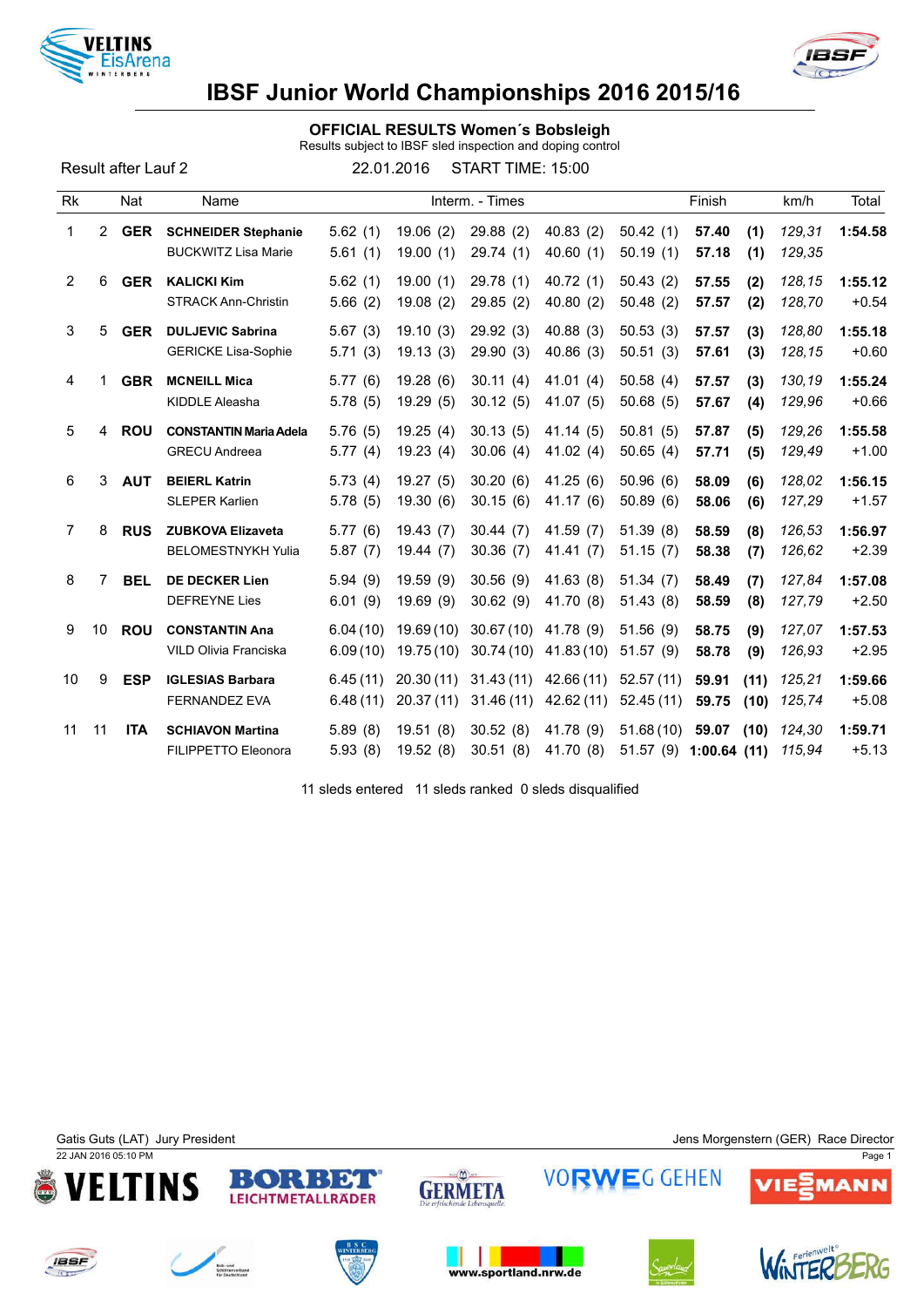



### OFFICIAL RESULTS Fourman Bobsleigh

Results subject to IBSF sled inspection and doping control

|                |                       | Result after Lauf 2 |                                                                                                     |                    |                      | 23.01.2016                                                |                       |                                                                                                                        |                |            |                  |                    |
|----------------|-----------------------|---------------------|-----------------------------------------------------------------------------------------------------|--------------------|----------------------|-----------------------------------------------------------|-----------------------|------------------------------------------------------------------------------------------------------------------------|----------------|------------|------------------|--------------------|
| <b>Rk</b>      |                       | Nat                 | Name                                                                                                |                    |                      | Interm. - Times                                           |                       |                                                                                                                        | Finish         |            | km/h             | Total              |
| 1              | 3.                    | <b>GER</b>          | <b>LOCHNER Johannes</b><br><b>BLUHM Joshua</b><br><b>MROWKA Sebastian</b><br><b>SOMMER Matthias</b> | 5.07(1)<br>5.07(1) | 18.11(1)<br>18.12(1) | 28.67(1)<br>28.69(1)                                      | 39.42(1)<br>39.40(1)  | 48.87 (1)<br>48.80 (1)                                                                                                 | 55.74<br>55.61 | (1)<br>(1) | 132,01<br>132,54 | 1:51.35            |
| $\overline{2}$ | $\mathbf{2}^{\prime}$ | <b>AUT</b>          | <b>MAIER Benjamin</b><br><b>RANGL Marco</b><br>SOMOV Angel<br><b>MOLDOVAN Danut Ion</b>             | 5.20(2)<br>5.42(8) | 18.35(2)<br>18.75(8) | 28.91(2)<br>29.38(8)                                      | 39.60(2)<br>40.09(7)  | 48.98 (2)<br>49.47 (7)                                                                                                 | 55.77<br>56.25 | (2)<br>(6) | 133,03<br>133,28 | 1:52.02<br>$+0.67$ |
| 3              | 9                     | <b>CZE</b>          | <b>DVORAK Dominik</b><br>KOPRIVA Jaroslav<br>SINDELAR Jan<br><b>NOSEK Jakub</b>                     | 5.20(2)<br>5.19(2) | 18.40(4)<br>18.38(3) | 29.07(4)<br>29.00(3)                                      | 39.89(4)<br>39.76(3)  | 49.38 (3)<br>49.21 (3)                                                                                                 | 56.28<br>56.06 | (3)<br>(3) | 131,77<br>132,25 | 1:52.34<br>$+0.99$ |
| 4              | 7                     | <b>AUT</b>          | <b>KOLB Lukas</b><br><b>GLUECK Markus</b><br><b>TREICHL Markus</b><br>PLATZGUMMER Adrian            | 5.38(9)<br>5.35(7) | 18.66(9)<br>18.60(6) | 29.31(8)<br>29.19(5)                                      | 40.05(6)<br>39.93(5)  | 49.50 (4)<br>49.34 (5)                                                                                                 | 56.32<br>56.14 | (4)<br>(5) | 132,35<br>132,74 | 1:52.46<br>$+1.11$ |
| 5              | 4                     | <b>GER</b>          | <b>HAFER Christoph</b><br>RADEMACHER Marc<br><b>SALZER Michael</b><br><b>HAMMERS Christian</b>      | 5.20(2)<br>5.23(3) | 18.60(7)<br>18.39(4) | 29.39(9)<br>28.99(2)                                      | 40.25(9)<br>39.70 (2) | 49.75 (8)<br>49.11 (2)                                                                                                 | 56.62<br>55.92 | (8)<br>(2) | 131,86<br>132,54 | 1:52.54<br>$+1.19$ |
| 6              | 1                     | <b>RUS</b>          | <b>POPOV Dmitriy</b><br><b>UTKIN Pavel</b><br>MEDVEDEV VLADISLAV<br>ZAITSEV Vladimir                | 5.23(5)<br>5.23(3) | 18.54(6)<br>18.37(2) | 29.23(6)<br>29.00(3)                                      | 40.10(8)<br>39.79 (4) | 49.66 (7)<br>49.27 (4)                                                                                                 | 56.58<br>56.13 | (7)<br>(4) | 131,00<br>131,77 | 1:52.71<br>$+1.36$ |
| 7              | 8                     | <b>GBR</b>          | <b>BIDDULPH Oliver</b><br>ORO-CAMPOS Justin<br><b>WATSON Ashley</b><br>SIMPSON Judah                | 5.24(7)<br>5.25(5) | 18.49(5)<br>18.52(5) | 29.18(5)<br>29.20(6)                                      | 40.01(5)<br>39.97(6)  | 49.57 (5)<br>49.43 (6)                                                                                                 | 56.53<br>56.32 | (6)<br>(7) | 130,29<br>131,57 | 1:52.85<br>$+1.50$ |
| 8              | 11                    | SUI                 | <b>HOLINGER Tim</b><br><b>KNUSER Alain</b><br><b>DOERIG Marco</b><br><b>KUONEN Michael</b>          | 5.31(8)            |                      | 18.60 (7) 29.27 (7)                                       | 40.08 (7)             | 49.58 (6)<br>5.34 (6) 18.62 (7) 29.31 (7) 40.10 (8) 49.59 (8) 56.47 (8) 131,86                                         | 56.51          | (5)        | 131,38           | 1:52.98<br>$+1.63$ |
| 9              | 6                     | ITA                 | <b>BAUMGARTNER Patrick</b><br><b>CARUSO Rocco</b><br><b>FIERRO Alessandro</b><br>VARIOLA Mattia     |                    |                      | $5.48(11)$ $18.93(11)$ $29.65(11)$ $40.46(11)$ $49.93(9)$ |                       | 5.47 (10) 18.86 (10) 29.55 (10) 40.34 (10) 49.81 (10) 56.70                                                            | 56.83          | (9)<br>(9) | 131,53<br>131,72 | 1:53.53<br>$+2.18$ |
| 10             |                       | 10 <b>NOR</b>       | <b>HEIBL Thomas</b><br><b>HEIBL Korbinian</b><br><b>BJUGN Andreas</b><br><b>TRASETH Amund Aasen</b> |                    |                      |                                                           |                       | 5.40(10) 18.78(10) 29.53(10) 40.39(10) 49.95(10) 56.94 (10) 130,05<br>5.44 (9) 18.76 (9) 29.47 (9) 40.28 (9) 49.76 (9) | 56.70          | (9)        | 130,76           | 1:53.64<br>$+2.29$ |

23 JAN 2016 04:30 PM Page 1

**IBSF** 

**for** 

















**VORWEG GEHEN** 

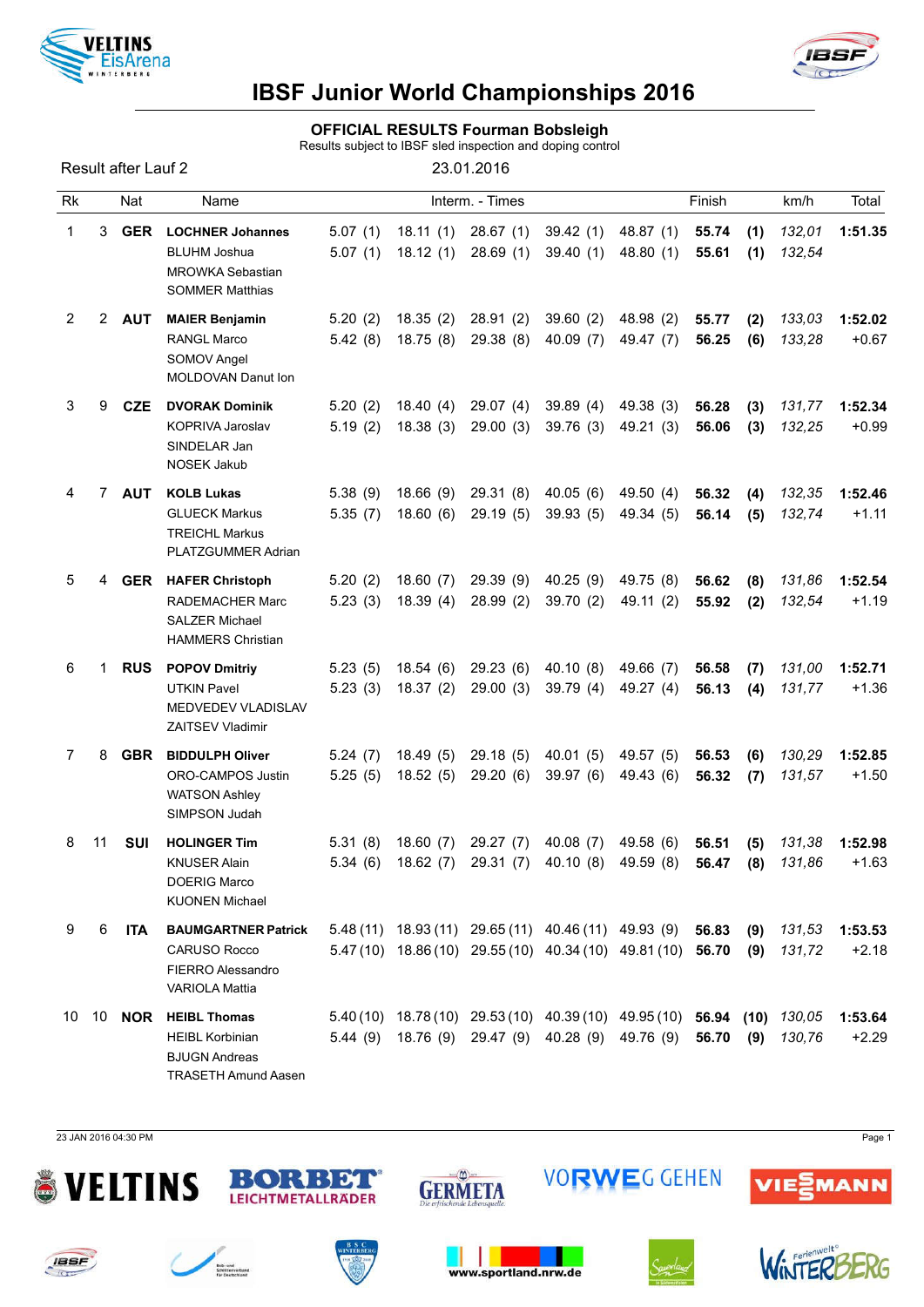



### OFFICIAL RESULTS Fourman Bobsleigh

Results subject to IBSF sled inspection and doping control

Result after Lauf 2 23.01.2016

| Rk |   | Nat        | Name                                                                                              | Interm. - Times |           |  |  |                                |            | km/h  | Total |
|----|---|------------|---------------------------------------------------------------------------------------------------|-----------------|-----------|--|--|--------------------------------|------------|-------|-------|
|    | 5 | <b>GER</b> | <b>WAGNER Florian</b><br><b>KRIEG Felix</b><br><b>SCHUESSLER Michael</b><br><b>WOBETO Philipp</b> | 5.23(5)         | 18.35 (2) |  |  | 28.94 (3) 39.67 (3) 50.14 (11) | <b>DNF</b> | 88.88 |       |

11 sleds entered 10 sleds ranked 0 sleds disqualified

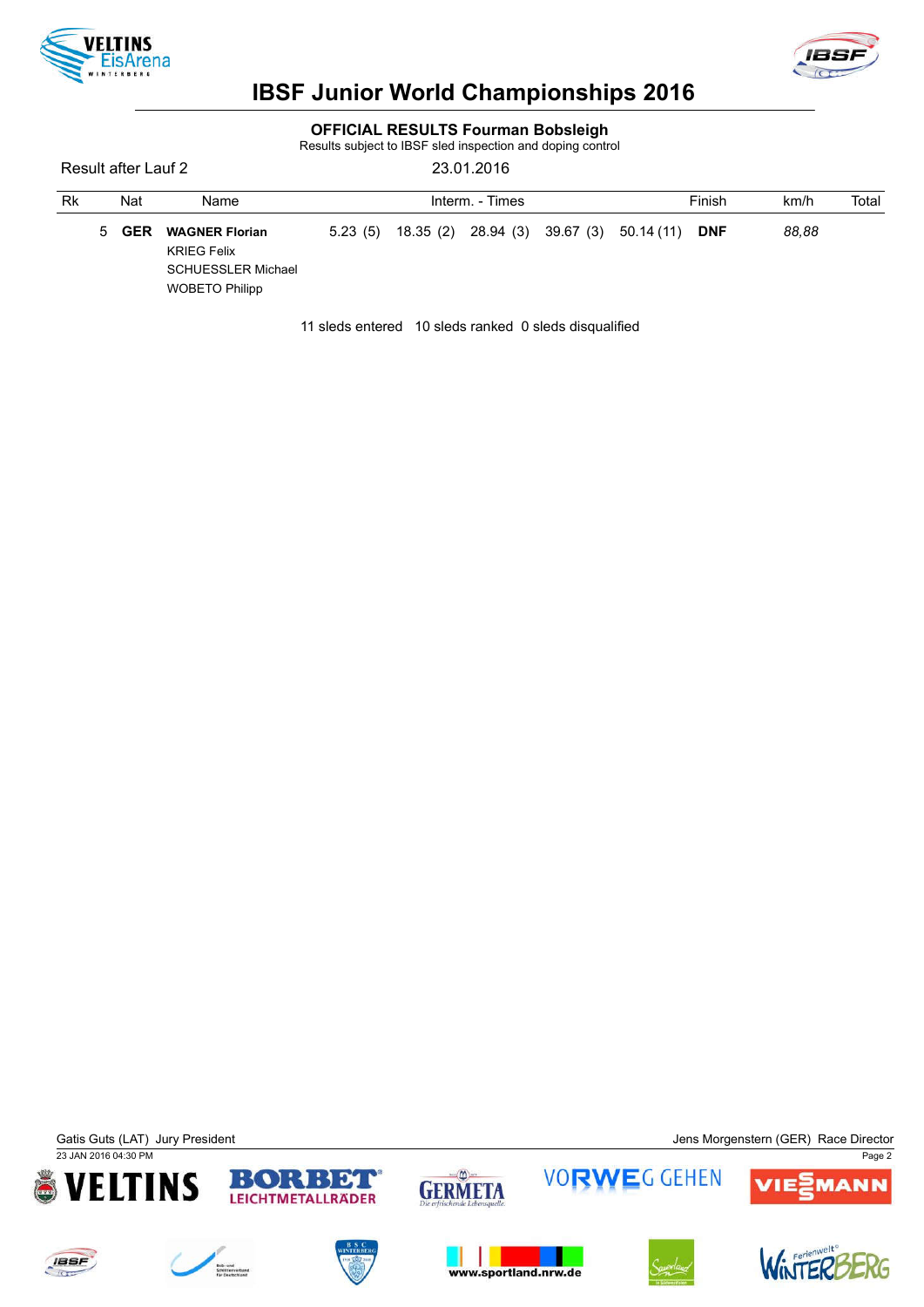



OFFICIAL RESULTS Skeleton - Men

Results subject to IBSF sled inspection and doping control

Result after Lauf 2 23.01.2016 START TIME: 11:15

| <b>Rk</b>       |                | Nat           | Name                             |                      |                          | Interm. - Times       |                         |                                       | Finish                                                                                                                                               | km/h             | Total              |
|-----------------|----------------|---------------|----------------------------------|----------------------|--------------------------|-----------------------|-------------------------|---------------------------------------|------------------------------------------------------------------------------------------------------------------------------------------------------|------------------|--------------------|
| 1               | $\overline{2}$ | <b>RUS</b>    | <b>TREGYBOV Nikita</b>           | 5.00(1)<br>4.94(1)   | 18.58(2)<br>18.33(1)     | 29.94(2)<br>29.43(1)  | 41.59 (1)<br>40.74(1)   | 51.73(1)<br>50.75(2)                  | 59.24<br>(1)<br>58.19<br>(2)                                                                                                                         | 123,28<br>124,65 | 1:57.43            |
| $\overline{2}$  | 3              |               | <b>GER</b> VON SCHLEINITZ Kilian | 5.13(4)<br>5.09(6)   | 18.79(3)<br>18.49(3)     | 30.11(3)<br>29.49 (2) | 41.71(3)<br>40.75 (2)   | 51.88(2)<br>50.68(1)                  | 59.45<br>(2)<br>58.06<br>(1)                                                                                                                         | 122,69<br>125,52 | 1:57.51<br>$+0.08$ |
| 3               | 1              | <b>ITA</b>    | <b>GASPARI Mattia</b>            | 5.16(7)<br>5.07(3)   | 18.84(5)<br>18.54(4)     | 30.19(4)<br>29.62(4)  | 41.82 $(4)$<br>40.93(4) | 51.94(4)<br>50.93(4)                  | 59.46<br>(3)<br>58.34<br>(3)                                                                                                                         | 123,24<br>124,91 | 1:57.80<br>$+0.37$ |
| 4               | 6              |               | <b>GER</b> RADY Dominic          | 5.01(2)<br>5.05(2)   | 18.56(1)<br>18.46(2)     | 29.89(1)<br>29.51(3)  | 41.65(2)<br>40.85 (3)   | 51.92(3)<br>50.91(3)                  | 59.52<br>(4)<br>58.44<br>(4)                                                                                                                         | 122,44<br>123,58 | 1:57.96<br>$+0.53$ |
| 5               | 5              |               | <b>GER</b> ROSENBERGER Martin    | 5.17(9)<br>5.21(13)  | 18.87(6)<br>18.70(10)    | 30.27(5)<br>29.74 (6) | 42.02(6)<br>41.10 (5)   | 52.26(6)<br>51.14(5)                  | 59.84<br>(6)<br>58.63<br>(5)                                                                                                                         | 122,74<br>124,26 | 1:58.47<br>$+1.04$ |
| 6               | 7.             | <b>LAT</b>    | <b>STEINBERGS Ivo</b>            | 5.20(12)<br>5.13(7)  | 18.90(7)<br>18.62(6)     | 30.29(6)<br>29.70 (5) | 41.99 (5)<br>41.15(6)   | 52.21(5)<br>51.25(6)                  | 59.81<br>(5)<br>58.71<br>(6)                                                                                                                         | 122,49<br>124,22 | 1:58.52<br>$+1.09$ |
| $\overline{7}$  | 9              | <b>AUT</b>    | <b>AUER Florian</b>              | 5.16(7)<br>5.15(9)   | 18.92(8)<br>18.67(8)     | 30.44(8)<br>29.81 (8) | 42.32 (7)<br>41.24(7)   | 52.69(7)<br>51.31(7)                  | 1:00.39<br>(7)<br>58.82<br>(7)                                                                                                                       | 121,00<br>123,96 | 1:59.21<br>$+1.78$ |
| 8               | 13             |               | <b>RUS</b> VESELOV Egor          | 5.25(16)<br>5.16(11) | 19.05(12)<br>18.70 (10)  | 30.58(12)<br>29.82(9) | 42.46 (9)<br>41.29 (8)  | 52.75(8)<br>51.36(8)                  | 1:00.43<br>(8)<br>58.85<br>(8)                                                                                                                       | 121,33<br>123,96 | 1:59.28<br>$+1.85$ |
| 9               | 30             | <b>LAT</b>    | <b>NETLAUS Krists</b>            | 5.22(14)<br>5.21(13) | 19.00 (11)<br>18.73 (12) | 30.52 (10) 42.43 (8)  | 29.95 (12) 41.46 (13)   | 52.78 (9) 1:00.48<br>51.52 (10) 59.02 | (9)<br>(9)                                                                                                                                           | 121,33<br>123,96 | 1:59.50<br>$+2.07$ |
| 10              | 18             |               | <b>RUS</b> SABITOV Ruslan        | 5.19(10)<br>5.15(9)  | 18.96(9)<br>18.69(9)     |                       | 29.87 (11) 41.31 (9)    | 51.44 (9)                             | 30.56 (11) 42.53 (11) 52.99 (13) 1:00.85 (13)<br>59.04 (10)                                                                                          | 119,12<br>122,49 | 1:59.89<br>$+2.46$ |
| 11              | 8              | <b>SUI</b>    | <b>SIEBER Basil</b>              | 5.30(17)<br>5.31(16) | 19.19 (18)<br>18.95(17)  |                       |                         |                                       | $30.71(14)$ 42.58 (14) 52.96 (10) 1:00.67 (11)<br>30.12(16) 41.59(15) 51.72(14) 59.26 (12)                                                           | 120,92<br>123,37 | 1:59.93<br>$+2.50$ |
| 12 <sup>°</sup> | 10             | SUI           | <b>GRAF Riet</b>                 | 5.31(19)<br>5.29(15) | 19.12 (14)<br>18.90 (15) |                       | $30.08(14)$ 41.56(14)   |                                       | 30.66 (13) 42.56 (13) 52.96 (10) 1:00.74 (12)<br>$51.72(14)$ 59.35 (14)                                                                              | 120,48<br>122,40 | 2:00.09<br>$+2.66$ |
| 13              |                | 12 <b>CZE</b> | <b>MOELTER Philipp</b>           | 5.39(24)<br>5.34(18) |                          |                       |                         |                                       | 19.23 (19) 30.79 (15) 42.65 (15) 52.96 (10) 1:00.64 (10)<br>19.09 (18) 30.46 (20) 41.92 (20) 52.01 (19) 59.54 (17) 123,07                            | 121,13           | 2:00.18<br>$+2.75$ |
| 14              |                | 4 AUT         | <b>GEISLER Stefan</b>            |                      |                          |                       |                         |                                       | 5.15 (6) 18.96 (9) 30.51 (9) 42.55 (12) 53.07 (14) 1:00.92 (14) 119,52<br>5.08 (4) 18.65 (7) 29.85 (10) 41.39 (10) 51.63 (12) 59.34 (13) 121,29      |                  | 2:00.26<br>$+2.83$ |
|                 |                |               | 15 15 CAN BOYER Kevin            |                      |                          |                       |                         |                                       | 5.06 (3) 18.79 (3) 30.39 (7) 42.51 (10) 53.10 (15) 1:01.14 (15) 116,99<br>5.08 (4) 18.59 (5) 29.75 (7) 41.39 (10) 51.70 (13) 59.51 (16) 119,96       |                  | 2:00.65<br>$+3.22$ |
|                 |                | 16 11 JPN     | <b>MIYAJIMA Katsuyuki</b>        |                      |                          |                       |                         |                                       | 5.30(17) 19.18(17) 30.88(17) 42.98(16) 53.46(17) 1:01.33 (18) 119.36<br>5.31(16) 18.91(16) 30.08(14) 41.59(15) 51.74(16) 59.35 (14) 122,78           |                  | 2:00.68<br>$+3.25$ |
|                 |                |               | 17 20 UKR HERASKEVYCH Vladyslav  |                      |                          |                       |                         |                                       | 5.42 (26) 19.35 (23) 31.00 (20) 43.00 (17) 53.38 (16) 1:01.15 (16) 120,20<br>5.40 (21) 19.13 (20) 30.38 (19) 41.88 (19) 51.99 (17) 59.60 (18) 122,82 |                  | 2:00.75<br>$+3.32$ |
|                 |                |               | 17 14 AUT WOLF Daniel            |                      |                          |                       |                         |                                       | 5.21 (13) 19.16 (16) 30.93 (19) 43.15 (21) 53.70 (20) 1:01.63 (19) 118,11<br>5.16 (11) 18.76 (13) 29.95 (12) 41.41 (12) 51.55 (11) 59.12 (11) 122,69 |                  | 2:00.75<br>$+3.32$ |

23 JAN 2016 01:55 PM Page 1









**/IE号MANN** 













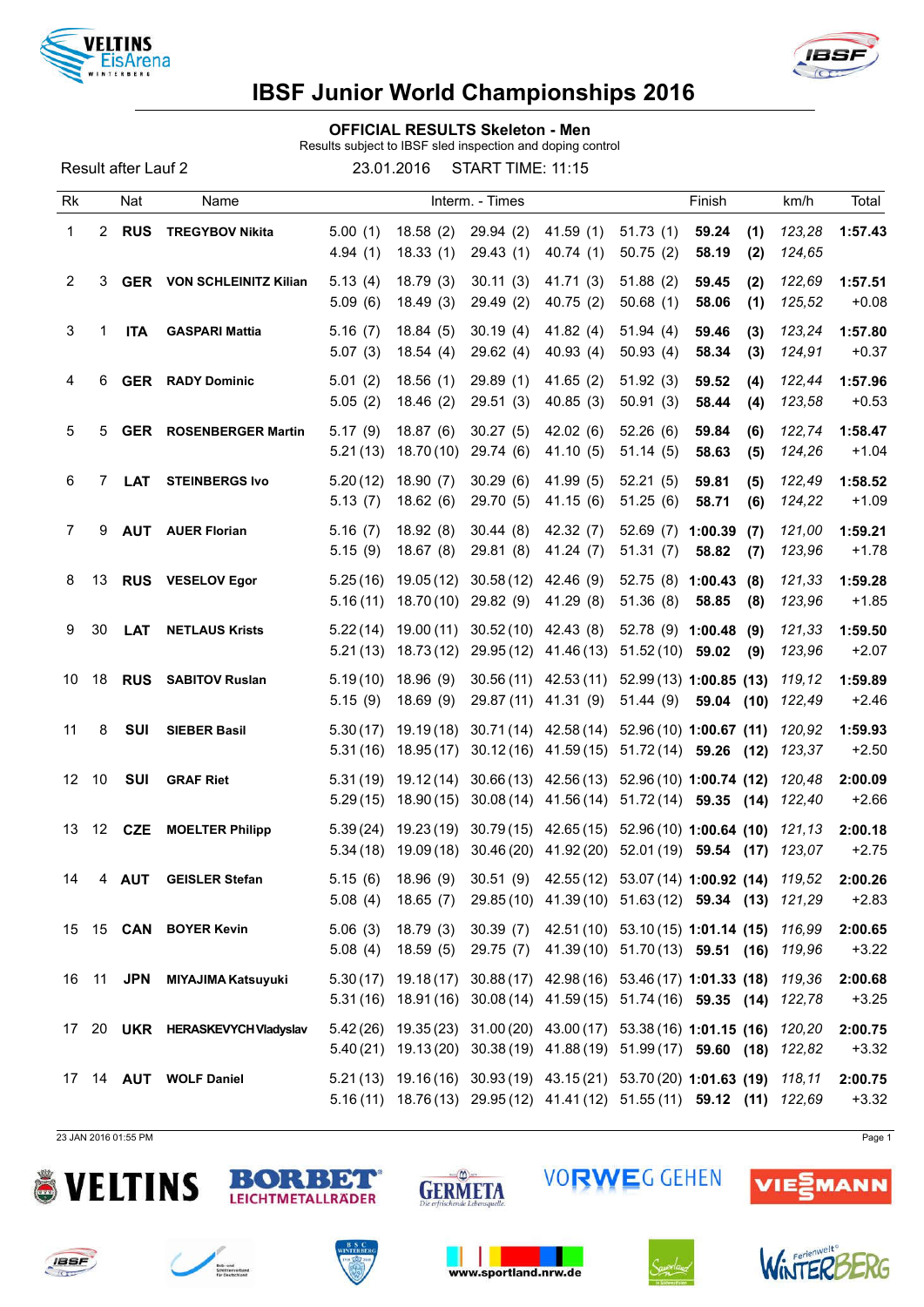



### OFFICIAL RESULTS Skeleton - Men

Results subject to IBSF sled inspection and doping control

Result after Lauf 2 23.01.2016 START TIME: 11:15

| Rk        |       | Nat           | Name                           |                      |           | Interm. - Times |  | Finish                                                                                                                       | km/h             | Total              |
|-----------|-------|---------------|--------------------------------|----------------------|-----------|-----------------|--|------------------------------------------------------------------------------------------------------------------------------|------------------|--------------------|
| 19        | 16    | <b>ITA</b>    | <b>SCHWAERZER MANUEL</b>       | 5.37(19)             |           |                 |  | 5.48 (27) 19.52 (26) 31.27 (25) 43.35 (23) 53.81 (23) 1:01.64 (20)<br>19.10 (19) 30.33 (18) 41.81 (18) 52.00 (18) 59.64 (19) | 119,60<br>121,95 | 2:01.28<br>$+3.85$ |
| <b>20</b> | 22    | <b>SUI</b>    | <b>HUNGER Fabian</b>           | 5.37(22)<br>5.38(20) | 19.24(21) |                 |  | 19.31 (20) 31.00 (20) 43.02 (18) 53.48 (18) 1:01.32 (17)<br>30.57 (21) 42.20 (21) 52.44 (21) 1:00.11 (21)                    | 120.24<br>121,70 | 2:01.43<br>$+4.00$ |
| 21        |       | 19 <b>FRA</b> | <b>DEFAYET Lucas</b>           | 5.14(8)              |           |                 |  | 5.22 (14) 19.14 (15) 30.90 (18) 43.05 (19) 53.66 (19) 1:01.64 (20)<br>18.81 (14) 30.12 (16) 41.75 (17) 52.02 (20) 59.80 (20) | 118,03<br>120,68 | 2:01.44<br>$+4.01$ |
| 22 21     |       | <b>ITA</b>    | <b>VAIROLI Andrea</b>          |                      |           |                 |  | 5.34 (21) 19.32 (21) 31.09 (22) 43.24 (22) 53.77 (22) 1:01.65 (22)                                                           | 119.16           | 1:01.65            |
| 23        | 24    | POL           | <b>KARNAS Kamil</b>            |                      |           |                 |  | 5.19(10) 19.11(13) 30.87(16) 43.05(19) 53.76(21) 1:01.94 (23) 116,31                                                         |                  | 1:01.94            |
| 24        | 25    | <b>ROU</b>    | <b>ENACHE Mihail Sebastian</b> |                      |           |                 |  | 5.31 (19) 19.33 (22) 31.10 (23) 43.41 (24) 54.10 (24) 1:02.05 (24) 117,91                                                    |                  | 1:02.05            |
| 25        | 26    | <b>ROU</b>    | <b>PACIOIANU Mihai Daniel</b>  |                      |           |                 |  | 5.37 (22) 19.39 (24) 31.21 (24) 43.47 (25) 54.17 (25) 1:02.22 (25) 116,95                                                    |                  | 1:02.22            |
| 26        |       | 17 <b>LAT</b> | <b>ZEILA Kristaps</b>          |                      |           |                 |  | 5.51 (28) 20.27 (31) 32.21 (30) 44.30 (28) 54.70 (27) 1:02.39 (26) 121,13                                                    |                  | 1:02.39            |
|           | 27 23 | <b>POL</b>    | <b>JAKOBCZYK Michal</b>        |                      |           |                 |  | 5.14 (5) 19.40 (25) 31.40 (26) 43.83 (26) 54.56 (26) 1:02.62 (27) 117,53                                                     |                  | 1:02.62            |
| 28        | 27    | <b>ROU</b>    | <b>TRASNEA Mihai Razvan</b>    |                      |           |                 |  | 5.40 (25) 19.75 (27) 31.81 (27) 44.12 (27) 54.84 (28) 1:02.81 (28) 118,03                                                    |                  | 1:02.81            |
| 29        | 28    | <b>NED</b>    | <b>ZEEGERS Bram</b>            |                      |           |                 |  | 5.66(31) 20.04(29) 32.17(29) 44.72(29) 55.57(29) 1:03.75 (29) 115,97                                                         |                  | 1:03.75            |
| 30        | 31    | <b>ESP</b>    | <b>BELLVER CATALAN Sergio</b>  |                      |           |                 |  | 5.65(30) 19.97(28) 32.07(28) 44.95(30) 56.18(30) 1:04.82 (30) 110,73                                                         |                  | 1:04.82            |
|           | 31 29 | <b>NED</b>    | <b>PETIT Jonas</b>             |                      |           |                 |  | 5.61 (29) 20.09 (30) 32.50 (31) 45.45 (31) 56.62 (31) 1:05.18 (31) 111,80                                                    |                  | 1:05.18            |

31 sleds entered 31 sleds ranked 0 sleds disqualified

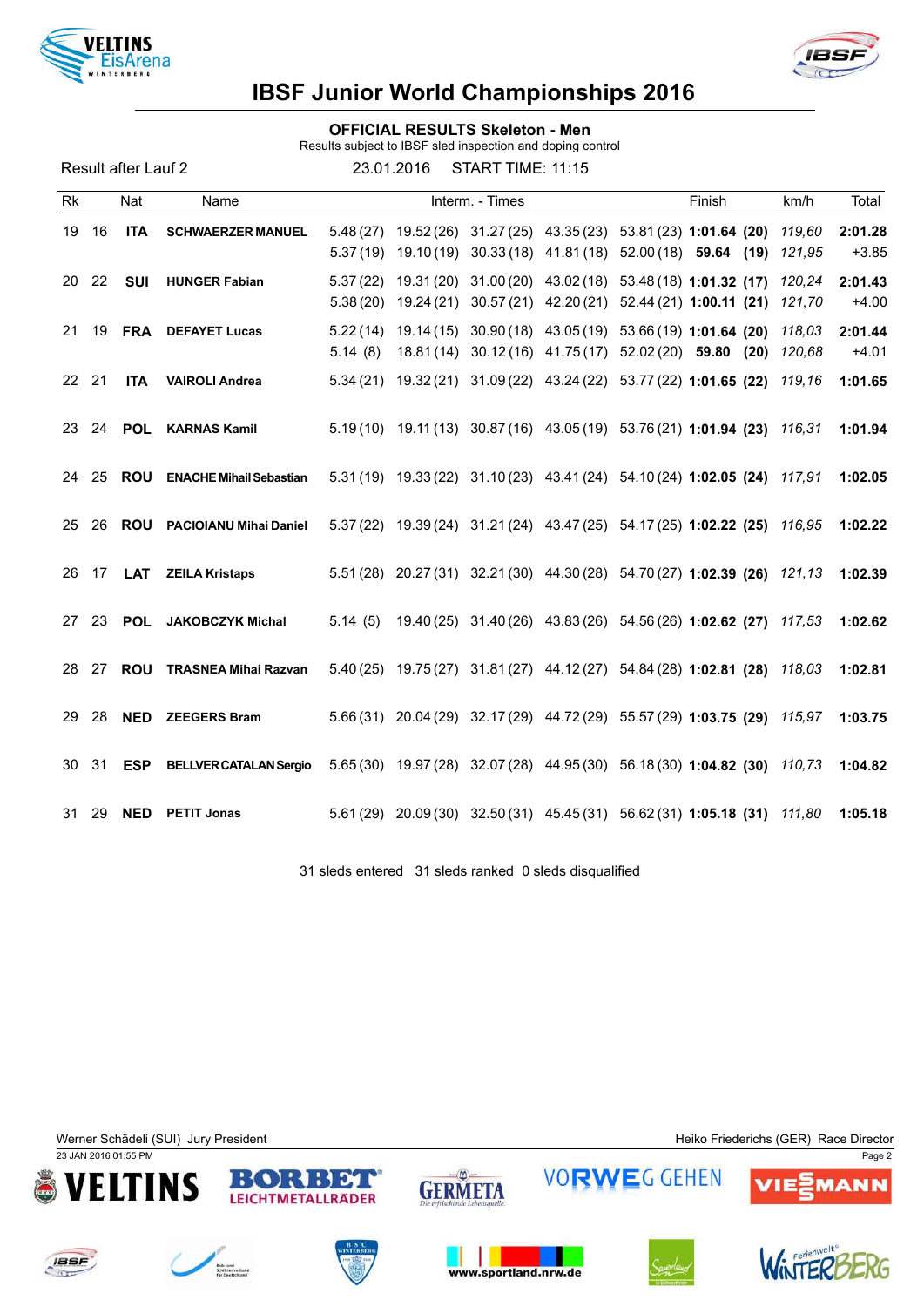



### OFFICIAL RESULTS Skeleton - Women

Results subject to IBSF sled inspection and doping control

Result after Lauf 2 23.01.2016 START TIME: 12:15

| Rk              |    | Nat        | Name                                |                      |                                     | Interm. - Times      |                                                |                   | Finish                                                                                                                                               | km/h             | Total              |
|-----------------|----|------------|-------------------------------------|----------------------|-------------------------------------|----------------------|------------------------------------------------|-------------------|------------------------------------------------------------------------------------------------------------------------------------------------------|------------------|--------------------|
| 1               | 3  | <b>LAT</b> | <b>PRIEDULENA Leide</b>             | 5.44(3)<br>5.37(3)   | 19.47(2)<br>19.10(3)                | 31.25(2)<br>30.48(2) | 43.38(2)<br>42.21(2)                           |                   | $53.93(1)$ 1:01.86 (1)<br>$52.55(1)$ 1:00.33 (1)                                                                                                     | 118,85<br>120,56 | 2:02.19            |
| 2               | 5. | <b>NED</b> | <b>BOS Kimberley</b>                | 5.46(4)<br>5.46(4)   | 19.53(4)<br>19.29(4)                | 31.32(3)<br>30.74(4) | 43.48(3)<br>42.45(4)                           |                   | $54.05(2)$ 1:01.96 (2)<br>52.79 (5) 1:00.58 (4)                                                                                                      | 118,57<br>120,64 | 2:02.54<br>$+0.35$ |
| 3               | 1. |            | <b>GER</b> FERNSTAEDT Anna          | 5.64(9)<br>5.62(9)   | 19.77(5)<br>19.46 (7)               | 31.67(5)<br>30.84(6) | 43.94(4)<br>42.53(5)                           |                   | 54.49 (4) 1:02.35 (4)<br>52.76 (4) 1:00.38 (2)                                                                                                       | 119,16<br>122,28 | 2:02.73<br>$+0.54$ |
| 4               | 2  | <b>RUS</b> | <b>NIKITINA Elena</b>               | 5.21(1)<br>5.18(1)   | 19.13(1)<br>18.84(1)                | 31.04(1)<br>30.35(1) | 43.36 (1)<br>42.17(1)                          | 54.07 (3) 1:02.20 | (3)<br>$52.62$ (2) 1:00.63 (5)                                                                                                                       | 116,46<br>117,95 | 2:02.83<br>$+0.64$ |
| 5               | 9  |            | <b>GER</b> BECKER Janine            | 5.71(11)<br>5.65(10) | 19.89(9)<br>19.54 (10)              | 31.73(6)<br>31.03(9) | 43.94(4)<br>42.79 (8)                          |                   | 54.56 (5) 1:02.47 (5)<br>53.09 (8) 1:00.78 (7)                                                                                                       | 118,34<br>121,08 | 2:03.25<br>$+1.06$ |
| 6               | 4  | <b>RUS</b> | <b>KANAKINA Yulia</b>               | 5.40(2)<br>5.23(2)   | 19.52(3)<br>18.98(2)                | 31.53(4)<br>30.49(3) | 43.94 (4)<br>42.30(3)                          |                   | 54.71 (7) 1:02.79 (7)<br>52.67 (3) 1:00.52 (3)                                                                                                       | 116,50<br>119,48 | 2:03.31<br>$+1.12$ |
| $\overline{7}$  | 8  |            | <b>GER</b> JUST Maxi                | 5.59(7)<br>5.54(7)   | 19.80(6)<br>19.41(6)                | 31.74(7)<br>30.83(5) | 44.15 (8)<br>42.56(6)                          |                   | 54.83 (8) 1:02.79 (7)<br>$52.88(6)$ 1:00.63 (5)                                                                                                      | 118,18<br>121,33 | 2:03.42<br>$+1.23$ |
| 8               | 13 | <b>LAT</b> | <b>TERAUDA Endija</b>               | 5.58(6)<br>5.61(8)   | 19.81(7)<br>19.50(9)                | 31.76(8)<br>31.01(8) | 44.00 (7)<br>42.74 (7)                         | 54.66 (6) 1:02.68 | (6)<br>53.05 (7) 1:00.84 (8)                                                                                                                         | 117,03<br>120,76 | 2:03.52<br>$+1.33$ |
| 9               | 10 |            | <b>GBR PITTAWAY ASHLEIGH FAY</b>    | 5.84(16)<br>5.77(14) | 20.18(12)<br>19.80(12)              | 32.16(11)            | 44.52 (10)<br>$31.29(12)$ 43.00 (10)           |                   | $55.20(10)$ 1:03.17 (9)<br>$53.33(9)$ 1:01.20 (9)                                                                                                    | 118,34<br>120,36 | 2:04.37<br>$+2.18$ |
| 10              | 7  | <b>CAN</b> | <b>CHARNEY Madison</b>              | 5.61(8)<br>5.53(6)   | 19.83(8)<br>19.40(5)                | 31.89(9)<br>30.91(7) | 44.32 (9)<br>42.81 (9)                         |                   | 55.16 (9) 1:03.38 (10)<br>53.46 (10) 1:01.62 (11)                                                                                                    | 115,23<br>115,94 | 2:05.00<br>$+2.81$ |
| 10              | 6  | <b>AUT</b> | <b>MAIR Carina</b>                  | 5.66(11)             | $5.67(10)$ 19.94 (11)<br>19.62 (11) |                      |                                                |                   | 32.11 (10) 44.64 (11) 55.43 (11) 1:03.49 (12)<br>31.25 (11) 43.21 (11) 53.65 (11) 1:01.51 (10)                                                       | 117,07<br>119,28 | 2:05.00<br>$+2.81$ |
| 12 <sup>°</sup> | 14 | <b>POL</b> | <b>ORLOWSKA Marta</b>               | 5.88(18)<br>5.80(16) |                                     |                      | 19.86 (13) 31.43 (13) 43.37 (13)               |                   | 20.21 (15) 32.28 (13) 44.74 (12) 55.44 (12) 1:03.43 (11)<br>53.87 (12) 1:01.79 (12)                                                                  | 117,87<br>118,61 | 2:05.22<br>$+3.03$ |
| 13              | 16 | <b>ROU</b> | <b>MIROIU Daria Georgiana</b>       |                      |                                     |                      | $5.81(17)$ $19.88(16)$ $31.52(15)$ $43.54(15)$ |                   | 5.82(15) 20.42(18) 32.74(16) 45.43(15) 56.34(15) 1:04.50 (14)<br>54.05 (16) 1:01.96 (15)                                                             | 116,01<br>119,20 | 2:06.46<br>$+4.27$ |
| 14              | 11 | <b>RUS</b> | <b>NOVIKOVA Anastasia</b>           | 5.49(5)              |                                     |                      |                                                |                   | 19.89 (9) 32.26 (12) 45.01 (13) 55.94 (13) 1:04.21 (13) 115,05<br>5.47 (5) 19.48 (8) 31.20 (10) 43.30 (12) 54.02 (15) 1:02.27 (18) 114,86            |                  | 2:06.48<br>$+4.29$ |
|                 |    |            | 15 19 ROU VICOL Alexandra Elena Chr |                      |                                     |                      |                                                |                   | 5.79(14) 20.37(17) 32.74(16) 45.45(17) 56.41(16) 1:04.78 (16)<br>5.73 (12) 19.86 (13) 31.51 (14) 43.48 (14) 53.91 (13) 1:01.80 (13)                  | 113,88<br>119,24 | 2:06.58<br>$+4.39$ |
|                 |    |            | 16 22 FRA BESSARD Agathe            |                      |                                     |                      |                                                |                   | $6.23(22)$ $20.80(21)$ $33.00(20)$ $45.63(18)$ $56.55(18)$ 1:04.81 (17)<br>6.09 (19) 20.27 (19) 31.82 (18) 43.62 (16) 54.01 (14) 1:01.91 (14)        | 114,79<br>119,12 | 2:06.72<br>$+4.53$ |
|                 |    |            | 17 12 AUT BALASSA Johanna           |                      |                                     |                      |                                                |                   | 5.84 (16) 20.34 (16) 32.65 (15) 45.44 (16) 56.42 (17) 1:04.64 (15)<br>5.73 (12) 19.97 (17) 31.65 (17) 43.71 (17) 54.27 (18) 1:02.21 (17)             | 115,01<br>117,99 | 2:06.85<br>$+4.66$ |
| 18 18           |    | SUI        | <b>SIMMCHEN Julia</b>               |                      |                                     |                      |                                                |                   | $6.22(21)$ $20.95(22)$ $33.34(22)$ $46.05(21)$ $56.96(20)$ 1:05.11 (19)<br>6.11 (20) 20.29 (20) 31.91 (19) 43.79 (19) 54.20 (17) 1:02.02 (16) 120,28 | 116,27           | 2:07.13<br>$+4.94$ |

23 JAN 2016 02:35 PM Page 1